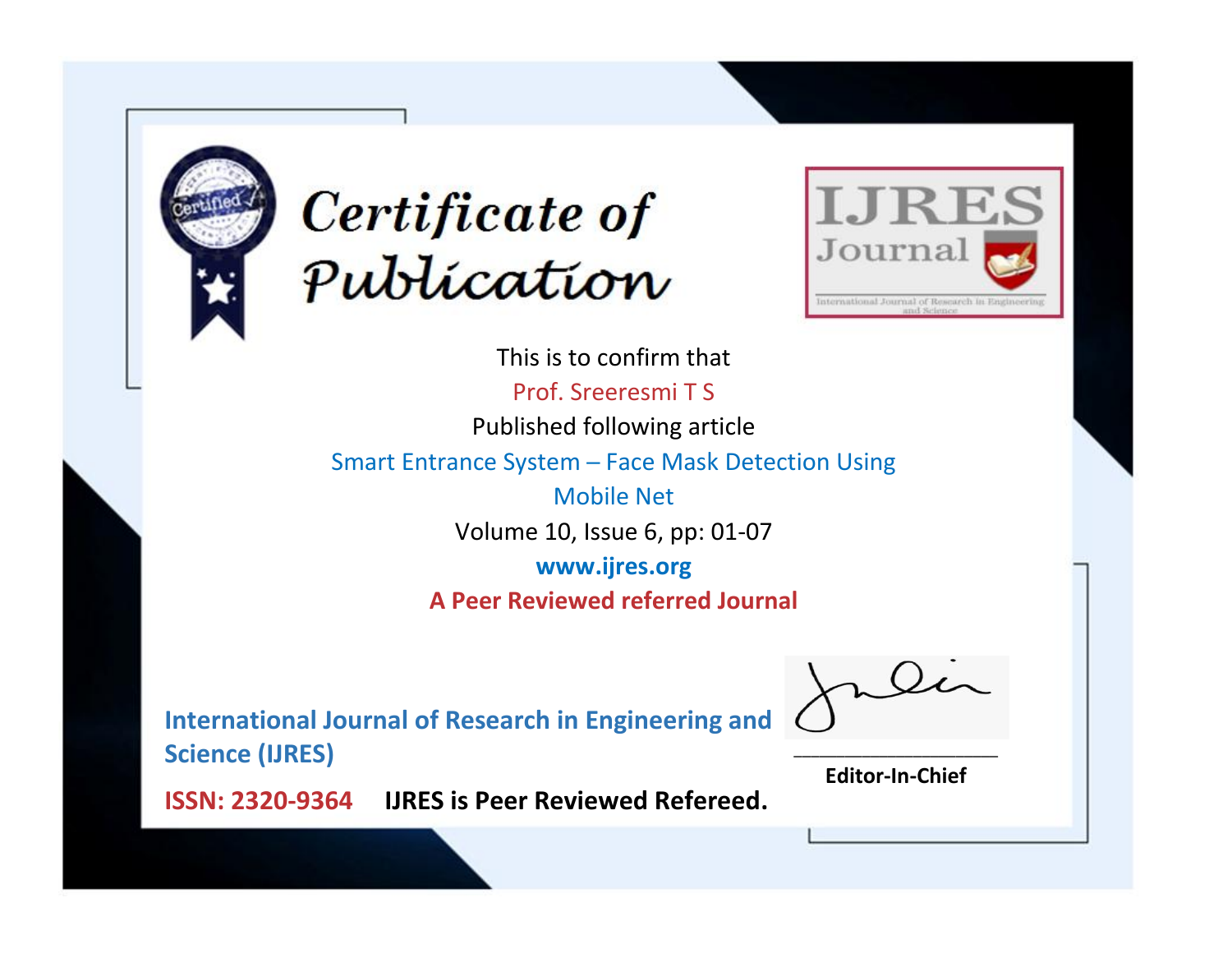



This is to confirm that Abhijith P U

Published following article

Smart Entrance System ─ Face Mask Detection Using

Mobile Net Volume 10, Issue 6, pp: 01-07

**www.ijres.org**

**A Peer Reviewed referred Journal**

**International Journal of Research in Engineering and Science (IJRES)**

\_\_\_\_\_\_\_\_\_\_\_\_\_\_\_\_\_\_\_\_\_\_\_\_ **Editor-In-Chief**

**Journal.**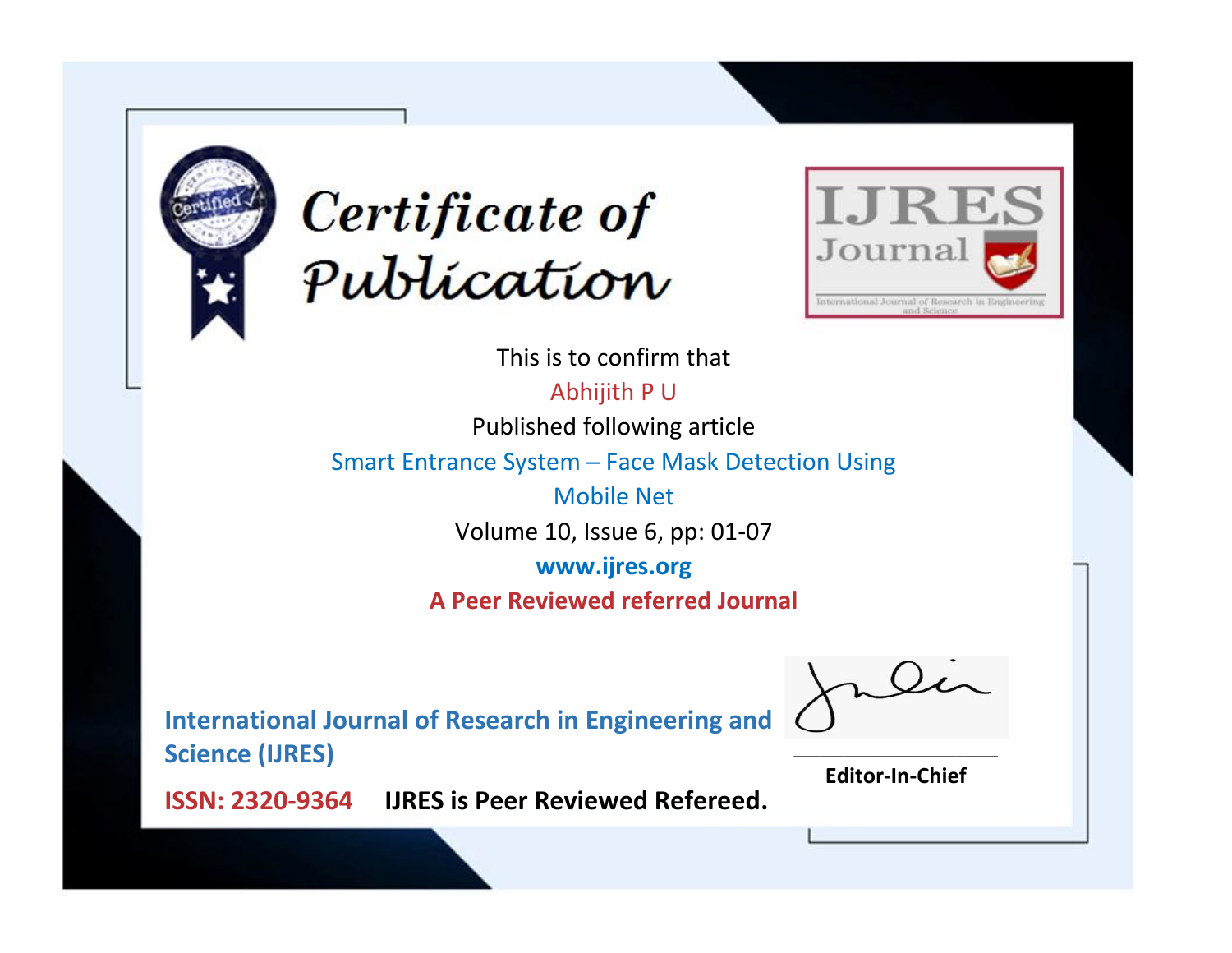



This is to confirm that

David P T

Published following article

Smart Entrance System ─ Face Mask Detection Using

Mobile Net Volume 10, Issue 6, pp: 01-07

**www.ijres.org**

**A Peer Reviewed referred Journal**

**International Journal of Research in Engineering and Science (IJRES)**

\_\_\_\_\_\_\_\_\_\_\_\_\_\_\_\_\_\_\_\_\_\_\_\_ **Editor-In-Chief**

**Journal.**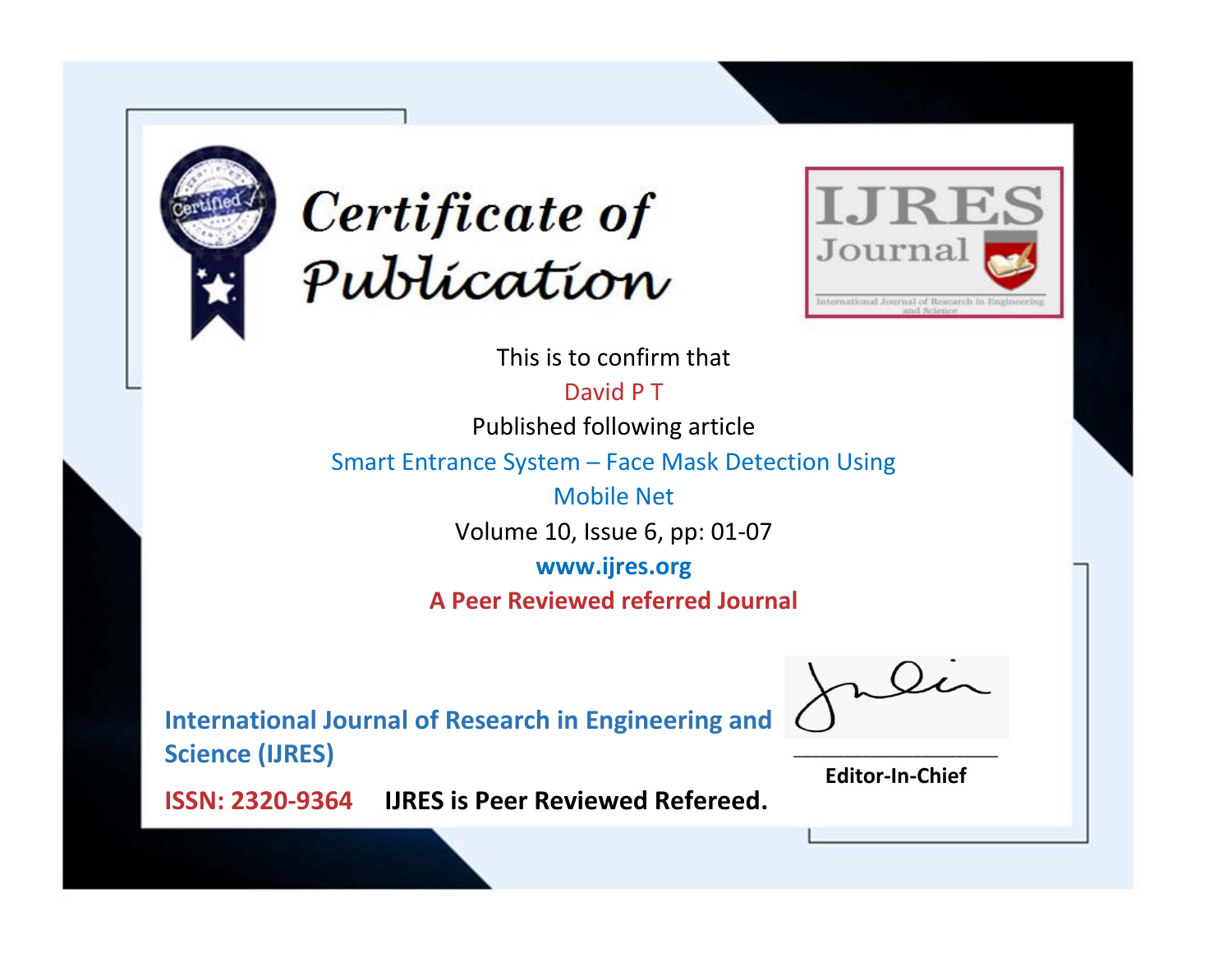



This is to confirm that Elias Thambi Published following article Smart Entrance System ─ Face Mask Detection Using Mobile Net Volume 10, Issue 6, pp: 01-07 **www.ijres.org**

**A Peer Reviewed referred Journal**

**International Journal of Research in Engineering and Science (IJRES)**

\_\_\_\_\_\_\_\_\_\_\_\_\_\_\_\_\_\_\_\_\_\_\_\_ **Editor-In-Chief**

**Journal.**